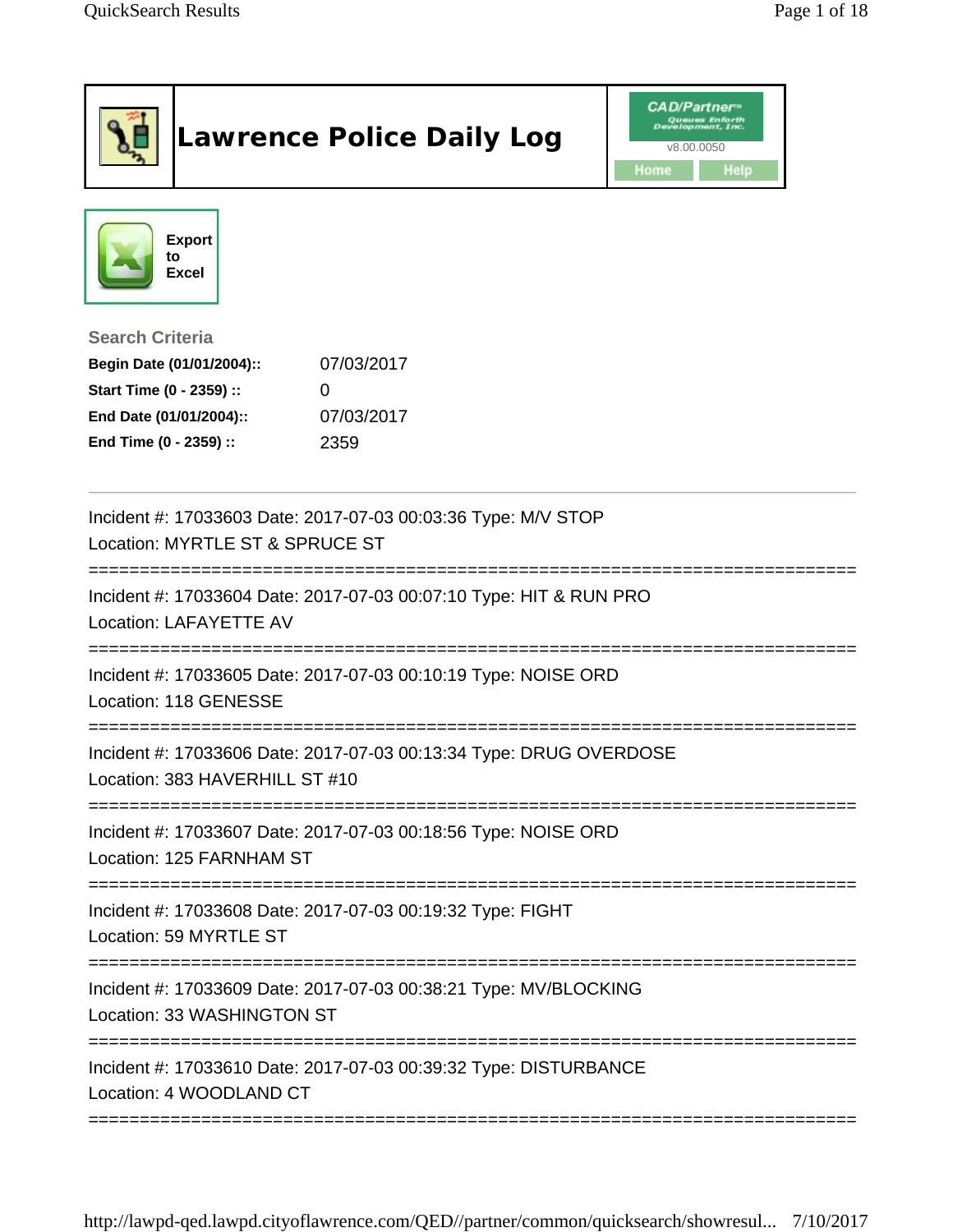Incident #: 17033611 Date: 2017-07-03 00:41:24 Type: NOISE ORD Location: W DALTON ST

Incident #: 17033612 Date: 2017-07-03 00:41:30 Type: FIRE WORKS Location: 224 OSGOOD ST

===========================================================================

===========================================================================

Incident #: 17033613 Date: 2017-07-03 00:58:16 Type: NOISE ORD Location: 20 BERKELEY ST

===========================

Incident #: 17033614 Date: 2017-07-03 01:06:54 Type: NOISE ORD Location: 20 MONMOUTH ST

===========================================================================

Incident #: 17033615 Date: 2017-07-03 01:09:32 Type: DISTURBANCE Location: ELITE / COMMON ST

===========================================================================

Incident #: 17033616 Date: 2017-07-03 01:12:59 Type: CK WELL BEING Location: 8 LOGAN ST

========================

Incident #: 17033619 Date: 2017-07-03 01:26:33 Type: CK WELL BEING Location: 20 BUNKERHILL ST FL 3

===========================================================================

Incident #: 17033617 Date: 2017-07-03 01:26:37 Type: B&E/PAST Location: 15 N PARISH RD

===========================================================================

Incident #: 17033618 Date: 2017-07-03 01:28:52 Type: DISTURBANCE Location: SAM'S FOOD STORE / 389 BROADWAY

===========================================================================

Incident #: 17033620 Date: 2017-07-03 01:36:22 Type: NOISE ORD Location: 68 EASTON ST FL 3

=========================================================================== Incident #: 17033621 Date: 2017-07-03 01:52:31 Type: FIRE WORKS

Location: STORROW ST & WOODLAND ST

===========================================================================

Incident #: 17033622 Date: 2017-07-03 01:58:12 Type: M/V STOP

Location: 132 PARKER ST

===========================================================================

Incident #: 17033623 Date: 2017-07-03 01:58:42 Type: M/V STOP Location: ESSEX ST & NEWBURY ST

===========================================================================

Incident #: 17033624 Date: 2017-07-03 02:00:14 Type: E911 HANGUP

 $\sim$  BUNKERHILL  $\sim$   $\sim$  30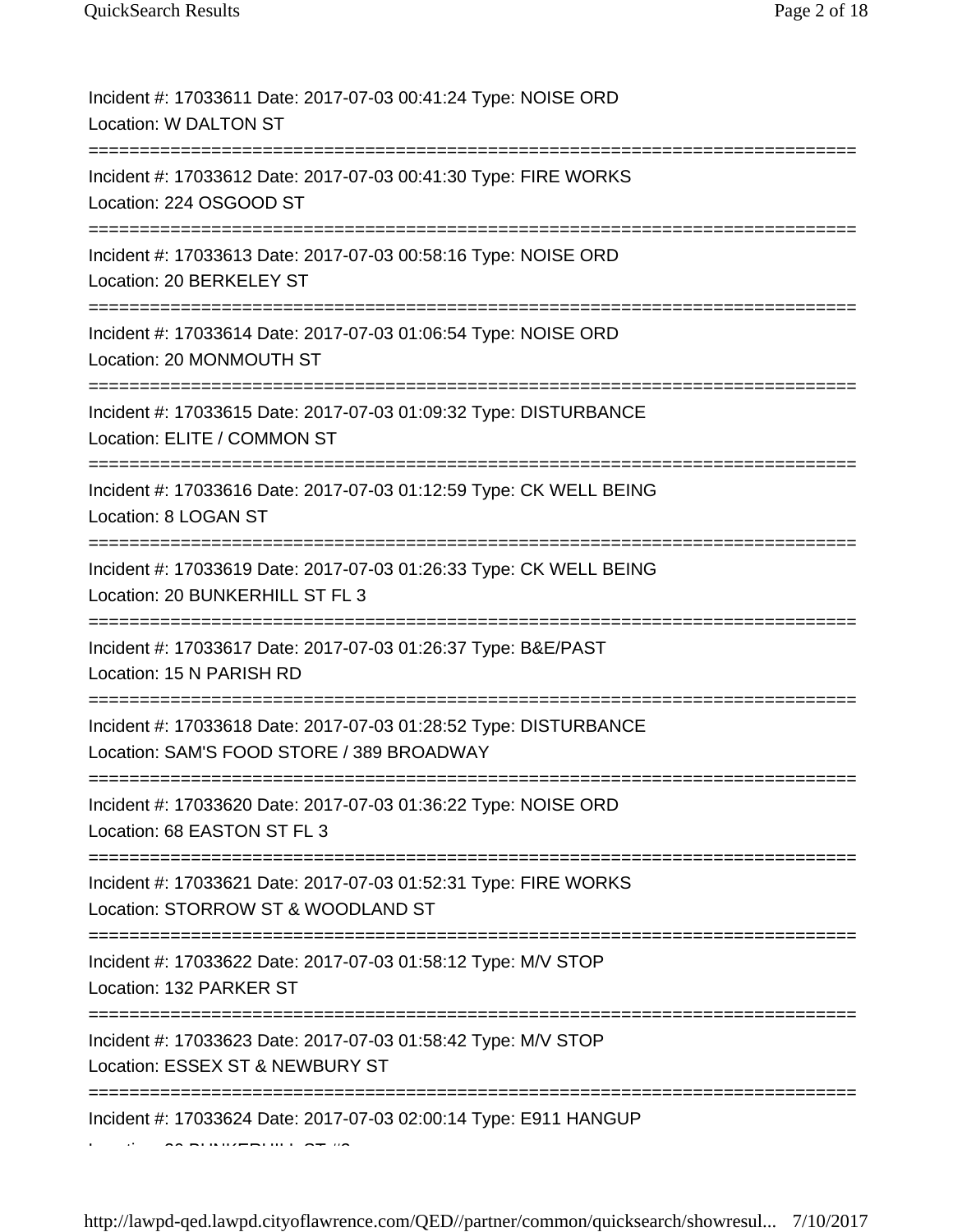=========================================================================== Incident #: 17033625 Date: 2017-07-03 02:01:26 Type: FIGHT Location: ACTON ST & BROADWAY =========================================================================== Incident #: 17033626 Date: 2017-07-03 02:04:40 Type: M/V STOP Location: COMMON ST & NEWBURY ST =========================================================================== Incident #: 17033627 Date: 2017-07-03 02:07:39 Type: M/V STOP Location: ANDOVER ST & S BROADWAY =========================================================================== Incident #: 17033628 Date: 2017-07-03 02:09:20 Type: M/V STOP Location: BROADWAY & CROSS ST =========================================================================== Incident #: 17033629 Date: 2017-07-03 02:10:29 Type: M/V STOP Location: EXETER ST & WINTHROP AV =========================================================================== Incident #: 17033630 Date: 2017-07-03 02:19:56 Type: M/V STOP Location: 11 LAWRENCE ST =========================================================================== Incident #: 17033631 Date: 2017-07-03 02:20:05 Type: LOST PROPERTY Location: MARKET BASKET / 700 ESSEX =========================================================================== Incident #: 17033632 Date: 2017-07-03 02:38:52 Type: M/V STOP Location: SAM'S FOOD STORE / 389 BROADWAY =========================================================================== Incident #: 17033633 Date: 2017-07-03 02:42:00 Type: SHOPLIFTING Location: SEVEN ELEVEN / 370 BROADWAY =========================================================================== Incident #: 17033634 Date: 2017-07-03 02:45:43 Type: NOISE ORD Location: 572 ESSEX ST =========================================================================== Incident #: 17033635 Date: 2017-07-03 02:46:47 Type: M/V STOP Location: MERRIMACK ST & S UNION ST ============================== Incident #: 17033636 Date: 2017-07-03 03:02:24 Type: ALARMS Location: 110 NEWTON ST =========================================================================== Incident #: 17033637 Date: 2017-07-03 03:05:59 Type: UNWANTEDGUEST Location: TEDESCHIS / 390 S UNION ST ===========================================================================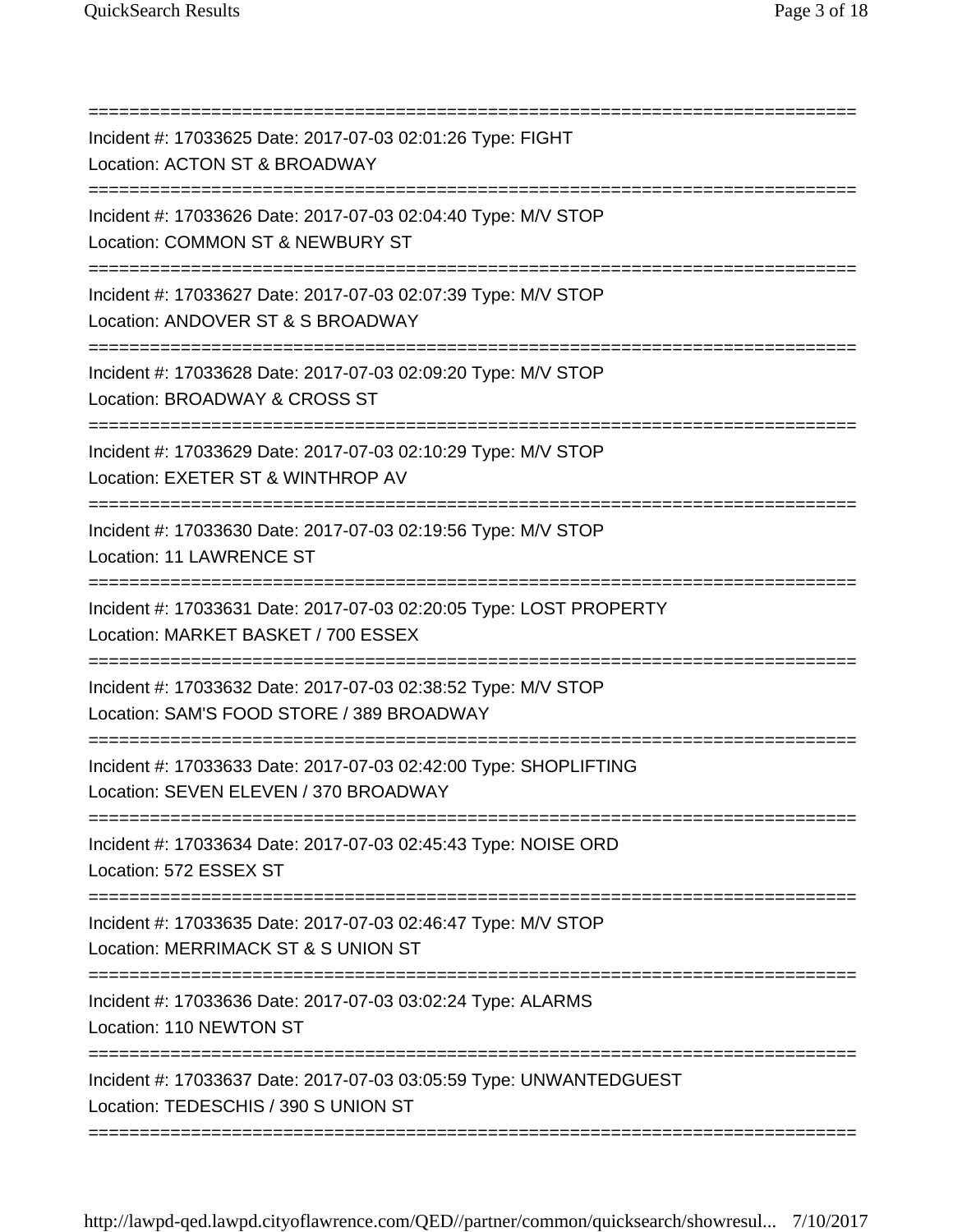Incident #: 17033638 Date: 2017-07-03 03:14:07 Type: M/V STOP Location: HAMPSHIRE ST & HAVERHILL ST =========================================================================== Incident #: 17033639 Date: 2017-07-03 03:16:03 Type: SUICIDE ATTEMPT Location: 144 COMMON ST =========================================================================== Incident #: 17033640 Date: 2017-07-03 03:31:28 Type: M/V STOP Location: APPLETON ST & ESSEX ST =========================================================================== Incident #: 17033641 Date: 2017-07-03 04:22:24 Type: M/V STOP Location: 8 BARNARD RD =========================================================================== Incident #: 17033642 Date: 2017-07-03 04:27:26 Type: MEDIC SUPPORT Location: 159 MARGIN ST =========================================================================== Incident #: 17033643 Date: 2017-07-03 04:45:51 Type: DUMPSTER FIRE Location: 700 ESSEX ST ====================== Incident #: 17033644 Date: 2017-07-03 05:55:13 Type: ALARMS Location: ARLINGTON SCHOOL / 150 ARLINGTON ST =========================================================================== Incident #: 17033645 Date: 2017-07-03 06:39:20 Type: LARCENY/PAST Location: HOLIDAY INN EXPRESS / 224 WINTHROP AV =========================================================================== Incident #: 17033646 Date: 2017-07-03 07:02:08 Type: PARK & WALK Location: BROADWAY & CROSS ST =========================================================================== Incident #: 17033647 Date: 2017-07-03 07:23:47 Type: M/V STOP Location: WEST ST & WILLOUGHBY ST =========================================================================== Incident #: 17033648 Date: 2017-07-03 07:37:20 Type: SHOPLIFTING Location: CVS PHARMACY / 266 BROADWAY =========================================================================== Incident #: 17033649 Date: 2017-07-03 07:38:14 Type: TRESPASSING Location: 14 PHILLIPS ST =========================================================================== Incident #: 17033650 Date: 2017-07-03 07:49:51 Type: MV/BLOCKING Location: 11 CEDAR ST =========================================================================== Incident #: 17033651 Date: 2017-07-03 07:55:04 Type: KEEP PEACE  $L = F \cdot \frac{1}{2} F$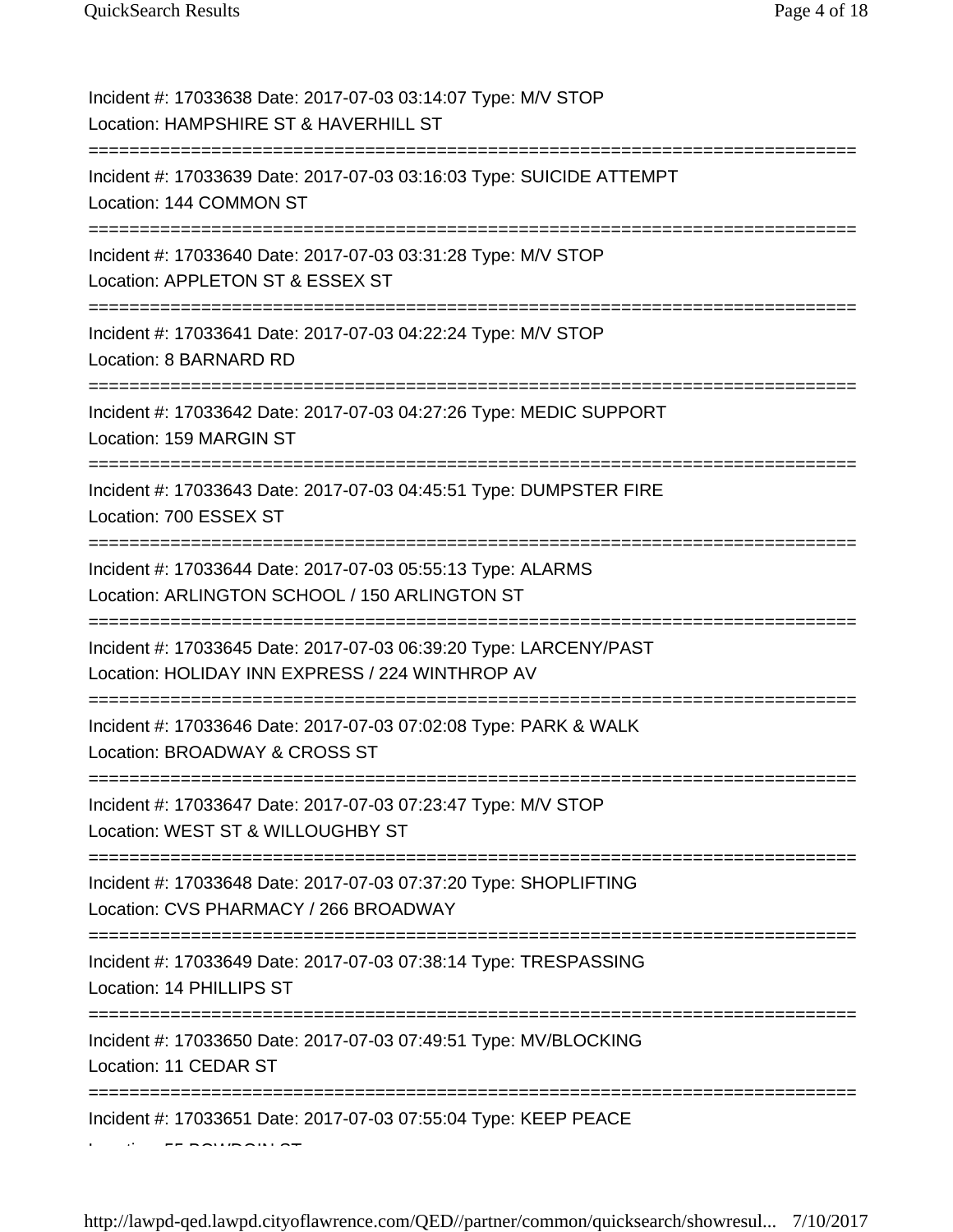=========================================================================== Incident #: 17033652 Date: 2017-07-03 08:00:11 Type: NOISE ORD Location: 68 EASTON ST FL 3 =========================================================================== Incident #: 17033653 Date: 2017-07-03 08:01:34 Type: STOL/MV/PAS Location: 48 COOLIDGE ST =========================================================================== Incident #: 17033654 Date: 2017-07-03 08:04:41 Type: CK WELL BEING Location: MELROSE ST & WATER ST =========================================================================== Incident #: 17033655 Date: 2017-07-03 08:45:36 Type: AUTO ACC/NO PI Location: 258 S UNION ST =========================================================================== Incident #: 17033656 Date: 2017-07-03 08:52:11 Type: SUS PERS/MV Location: CHICKERING ST & PILGRIM RD =========================================================================== Incident #: 17033657 Date: 2017-07-03 08:55:32 Type: DRUG OVERDOSE Location: AMESBURY ST & COMMON ST ===================== Incident #: 17033659 Date: 2017-07-03 09:23:38 Type: MEDIC SUPPORT Location: 12 BEACON AV =========================================================================== Incident #: 17033658 Date: 2017-07-03 09:23:58 Type: 209A/SERVE Location: 52 BENNINGTON ST ============================== Incident #: 17033660 Date: 2017-07-03 09:40:26 Type: 209A/SERVE Location: 96 CROSS ST =========================================================================== Incident #: 17033661 Date: 2017-07-03 09:41:35 Type: MAN DOWN Location: MANCHESTER ST & MAY ST =========================================================================== Incident #: 17033662 Date: 2017-07-03 09:44:51 Type: EXTRA SURVEIL Location: SEVEN ELEVEN / 370 BROADWAY =========================================================================== Incident #: 17033664 Date: 2017-07-03 09:49:45 Type: WARRANT SERVE Location: CENTRAL BRIDGE ============================== Incident #: 17033663 Date: 2017-07-03 09:49:52 Type: 209A/SERVE Location: 9 BODWELL ST ===========================================================================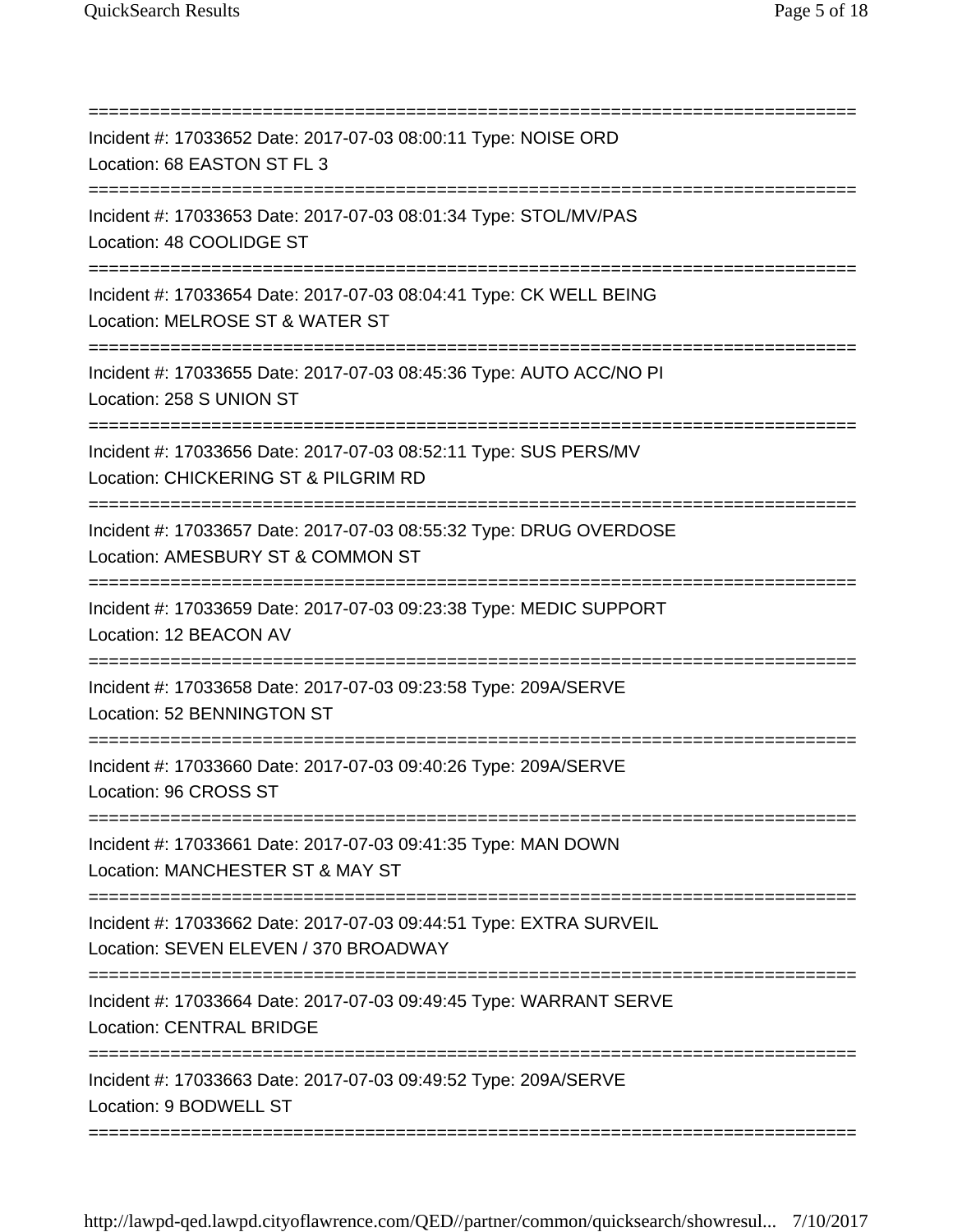Incident #: 17033665 Date: 2017-07-03 09:58:55 Type: MEDIC SUPPORT Location: CHILD CARE CENTER / 581 ANDOVER ST =========================================================================== Incident #: 17033666 Date: 2017-07-03 10:01:19 Type: DRUG VIO Location: FERRY ST & SUMNER AV =========================================================================== Incident #: 17033667 Date: 2017-07-03 10:08:16 Type: ALARM/BURG Location: JERUSULUM HISPANIC CHURCH / 198 S BROADWAY =========================================================================== Incident #: 17033668 Date: 2017-07-03 10:16:56 Type: 209A/VIOLATION Location: 55 BOWDOIN ST =========================================================================== Incident #: 17033669 Date: 2017-07-03 10:18:57 Type: M/V STOP Location: APPLETON ST & ESSEX ST =========================================================================== Incident #: 17033670 Date: 2017-07-03 10:26:12 Type: M/V STOP Location: BROADWAY & CONCORD ST ==================================== Incident #: 17033671 Date: 2017-07-03 10:27:14 Type: BUILDING CHK Location: 4 PARK ST **==================** Incident #: 17033672 Date: 2017-07-03 10:27:34 Type: DOMESTIC/PROG Location: 211 FARNHAM ST =========================================================================== Incident #: 17033673 Date: 2017-07-03 10:40:11 Type: HIT & RUN M/V Location: WINTHROP AV & N PARISH =========================================================================== Incident #: 17033674 Date: 2017-07-03 10:42:45 Type: ANIMAL COMPL Location: 66 DURSO AV =========================================================================== Incident #: 17033675 Date: 2017-07-03 10:52:40 Type: TOW OF M/V Location: TRESPASS / 34 HAVERHILL ST =========================================================================== Incident #: 17033676 Date: 2017-07-03 10:57:51 Type: DOMESTIC/PAST Location: 4 UNION ST #502 =========================================================================== Incident #: 17033677 Date: 2017-07-03 11:06:59 Type: BUILDING CHK Location: 360 BROADWAY =========================================================================== Incident #: 17033678 Date: 2017-07-03 11:11:45 Type: LIC PLATE STO  $\overline{a}$   $\overline{b}$   $\overline{b}$   $\overline{b}$   $\overline{b}$   $\overline{c}$   $\overline{c}$   $\overline{c}$   $\overline{c}$   $\overline{c}$   $\overline{c}$   $\overline{c}$   $\overline{c}$   $\overline{c}$   $\overline{c}$   $\overline{c}$   $\overline{c}$   $\overline{c}$   $\overline{c}$   $\overline{c}$   $\overline{c}$   $\overline{c}$   $\overline{c}$   $\overline{c}$   $\overline{$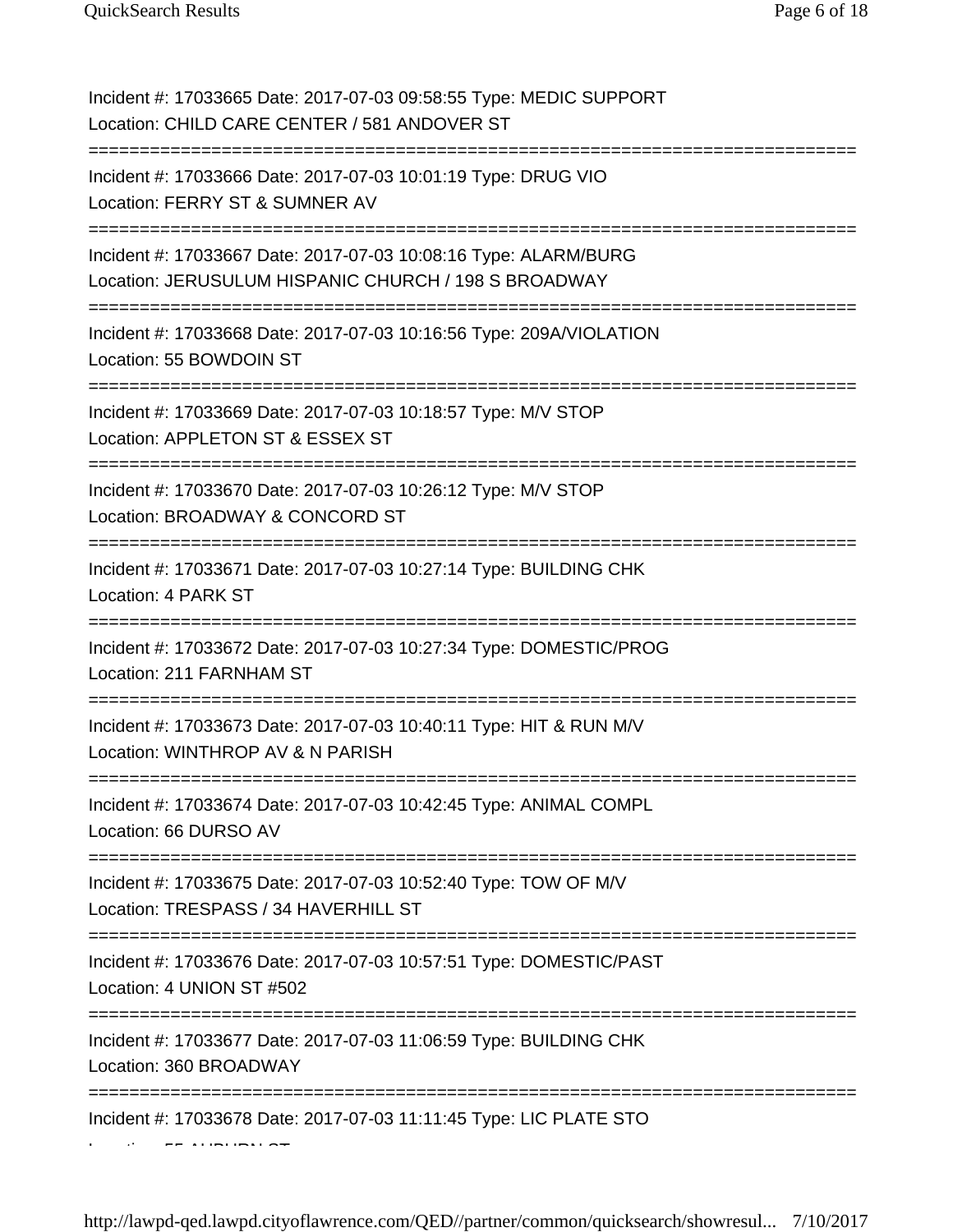=========================================================================== Incident #: 17033679 Date: 2017-07-03 11:16:25 Type: LARCENY/MV/PAST Location: 389 BROADWAY =========================================================================== Incident #: 17033680 Date: 2017-07-03 11:24:28 Type: MEDIC SUPPORT Location: 27 CHELMSFORD ST =========================================================================== Incident #: 17033681 Date: 2017-07-03 11:28:59 Type: LIC PLATE STO Location: 244 E HAVERHILL ST =========================================================================== Incident #: 17033682 Date: 2017-07-03 11:29:28 Type: DRUG VIO Location: 32 LAWRENCE ST =========================================================================== Incident #: 17033683 Date: 2017-07-03 11:32:09 Type: M/V STOP Location: 46 HANCOCK ST ======================== Incident #: 17033684 Date: 2017-07-03 11:34:02 Type: M/V STOP Location: ARREST/TOW / LAWRENCE ST & LEBANON ST =========================================================================== Incident #: 17033685 Date: 2017-07-03 11:39:35 Type: M/V STOP Location: MELROSE ST & WATER ST =========================================================================== Incident #: 17033686 Date: 2017-07-03 11:43:15 Type: LARCENY/PAST Location: 91 OSGOOD ST =========================================================================== Incident #: 17033687 Date: 2017-07-03 11:49:23 Type: SPECIAL CHECK Location: 360 BROADWAY =================================== Incident #: 17033688 Date: 2017-07-03 11:50:48 Type: NEIGHBOR PROB Location: 260 E HAVERHILL ST #23 =========================================================================== Incident #: 17033689 Date: 2017-07-03 11:58:57 Type: DOMESTIC/PROG Location: 198 PARK ST #1 =========================== Incident #: 17033691 Date: 2017-07-03 12:11:01 Type: 911 HANG UP Location: 247 HIGH ST =========================================================================== Incident #: 17033690 Date: 2017-07-03 12:11:18 Type: MEDIC SUPPORT Location: 140 AMESBURY ST #401 ===========================================================================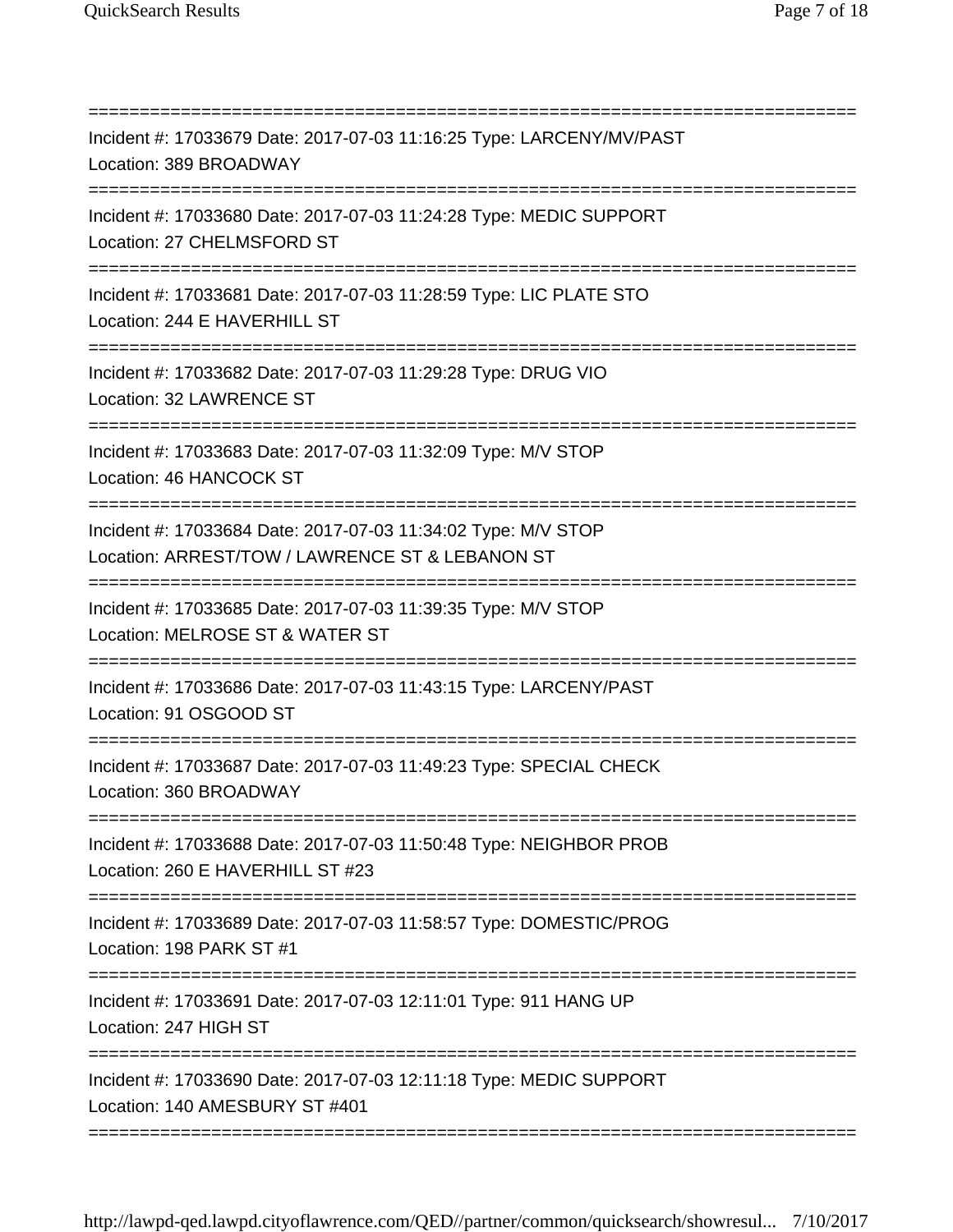Incident #: 17033692 Date: 2017-07-03 12:18:40 Type: SUS PERS/MV Location: ARREST / CONCORD ST & FRANKLIN ST =========================================================================== Incident #: 17033694 Date: 2017-07-03 12:19:11 Type: AUTO ACC/NO PI Location: MANCHESTER ST & MAY ST =========================================================================== Incident #: 17033693 Date: 2017-07-03 12:19:21 Type: LIC PLATE STO Location: 25 THORNTON ST ======================== Incident #: 17033695 Date: 2017-07-03 12:24:35 Type: SUS PERS/MV Location: 9 SUMMER ST =========================================================================== Incident #: 17033696 Date: 2017-07-03 12:31:34 Type: ALARM/BURG Location: LAWRENCE DEVELOPEMENT / 10 RAILROAD ST =========================================================================== Incident #: 17033697 Date: 2017-07-03 12:34:24 Type: A&B PAST Location: 11 ATKINSON ST #A ======================== Incident #: 17033698 Date: 2017-07-03 12:47:59 Type: AUTO ACC/NO PI Location: METROPOLITAN CREDIT UNION / 215 S BROADWAY =========================================================================== Incident #: 17033699 Date: 2017-07-03 12:52:12 Type: AUTO ACC/NO PI Location: DEMOULAS MARKET / 700 ESSEX ST =========================================================================== Incident #: 17033700 Date: 2017-07-03 13:08:40 Type: ANIMAL COMPL Location: ELDER SERVICES / 280 MERRIMACK ST =========================================================================== Incident #: 17033701 Date: 2017-07-03 13:14:48 Type: KEEP PEACE Location: 34 GREENFIELD ST =========================================================================== Incident #: 17033702 Date: 2017-07-03 13:15:20 Type: CK WELL BEING Location: 119 BROOKFIELD ST ======================= Incident #: 17033703 Date: 2017-07-03 13:19:13 Type: DOMESTIC/PROG Location: LOWELL ST & OXFORD ST =========================================================================== Incident #: 17033704 Date: 2017-07-03 13:23:46 Type: 209A/SERVE Location: 280 BROADWAY ===========================================================================

Incident #: 17033706 Date: 2017-07-03 13:27:07 Type: FIRE WORKS

L ti 32 MANCHESTER ST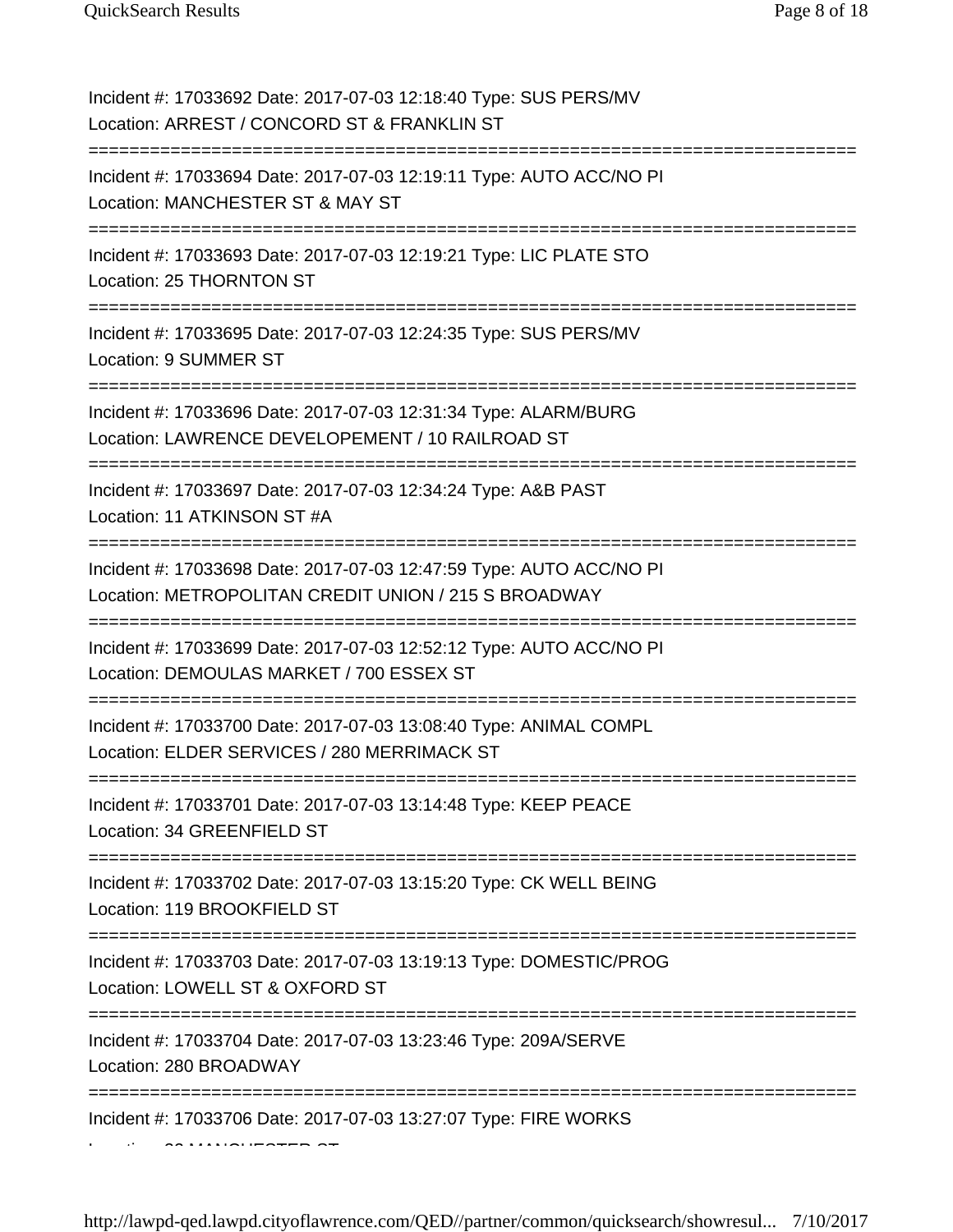=========================================================================== Incident #: 17033705 Date: 2017-07-03 13:27:41 Type: DISTURBANCE Location: 117 WILLOW ST FL 1 =========================================================================== Incident #: 17033707 Date: 2017-07-03 13:36:44 Type: WARRANT SERVE Location: LAWRENCE ST =========================================================================== Incident #: 17033708 Date: 2017-07-03 13:44:29 Type: M/V STOP Location: 109 PARK ST =========================================================================== Incident #: 17033709 Date: 2017-07-03 13:51:13 Type: DISTURBANCE Location: 117 WILLOW ST =========================================================================== Incident #: 17033710 Date: 2017-07-03 14:03:10 Type: MAL DAMAGE Location: 52 VINE ST ========================= Incident #: 17033711 Date: 2017-07-03 14:13:47 Type: LARCENY/PAST Location: 447 ESSEX ST =========================================================================== Incident #: 17033712 Date: 2017-07-03 14:22:59 Type: CK WELL BEING Location: ERVING AV & LAWRENCE ST =========================================================================== Incident #: 17033713 Date: 2017-07-03 14:25:01 Type: M/V STOP Location: AMESBURY ST & COMMON ST =========================================================================== Incident #: 17033714 Date: 2017-07-03 14:26:46 Type: FIRE WORKS Location: 32 MANCHESTER ST =========================================================================== Incident #: 17033715 Date: 2017-07-03 14:28:44 Type: KEEP PEACE Location: 55 NEWBURY ST #F2 =========================================================================== Incident #: 17033716 Date: 2017-07-03 14:38:19 Type: ROBBERY UNARM Location: 205 BROADWAY ========================== Incident #: 17033717 Date: 2017-07-03 14:43:56 Type: DOMESTIC/PROG Location: 49 BRADFORD ST #2 =========================================================================== Incident #: 17033718 Date: 2017-07-03 14:48:18 Type: HIT & RUN M/V Location: 67 CARVER ST

http://lawpd-qed.lawpd.cityoflawrence.com/QED//partner/common/quicksearch/showresul... 7/10/2017

===========================================================================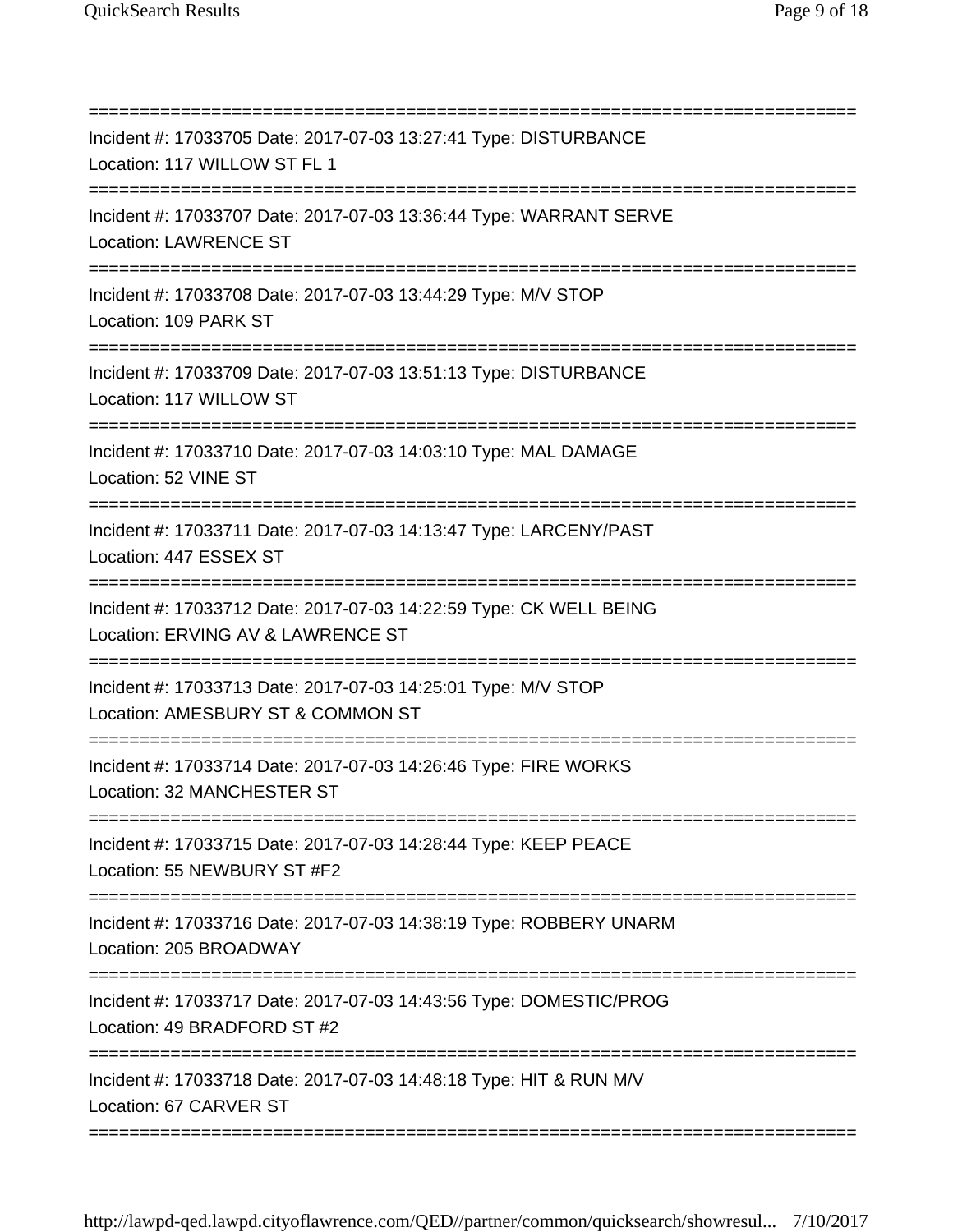Incident #: 17033719 Date: 2017-07-03 15:10:27 Type: DOMESTIC/PAST Location: 116 BEACON AV =========================================================================== Incident #: 17033720 Date: 2017-07-03 15:12:22 Type: MEDIC SUPPORT Location: 119 BROOKFIELD ST FL 2 =========================================================================== Incident #: 17033721 Date: 2017-07-03 15:21:15 Type: DRUG OVERDOSE Location: MAY ST & RAILROAD ST =========================================================================== Incident #: 17033722 Date: 2017-07-03 15:25:36 Type: NOTIFICATION Location: 164 MYRTLE ST #1 =========================================================================== Incident #: 17033723 Date: 2017-07-03 16:00:35 Type: SUS PERS/MV Location: 60 HILLSIDE AV =========================================================================== Incident #: 17033724 Date: 2017-07-03 16:11:04 Type: AUTO ACC/NO PI Location: HAMPSHIRE ST & LOWELL ST ====================================== Incident #: 17033726 Date: 2017-07-03 16:22:11 Type: LARCENY/PAST Location: CRAWFORD ST & EXETER ST =========================================================================== Incident #: 17033725 Date: 2017-07-03 16:28:13 Type: M/V STOP Location: ARLINGTON ST & EXCHANGE ST =========================================================================== Incident #: 17033727 Date: 2017-07-03 16:32:36 Type: M/V STOP Location: ACTON ST & WASHINGTON ST =========================================================================== Incident #: 17033728 Date: 2017-07-03 16:39:32 Type: M/V STOP Location: BROADWAY & LOWELL ST =========================================================================== Incident #: 17033729 Date: 2017-07-03 16:44:13 Type: INVESTIGATION Location: 24 TOWER HILL ST =========================================================================== Incident #: 17033730 Date: 2017-07-03 16:45:56 Type: CK WELL BEING Location: 101 SPRINGFIELD ST =========================================================================== Incident #: 17033731 Date: 2017-07-03 16:51:19 Type: LARCENY/MV/PAST Location: 37 CAMELLA TEOLI WY =========================================================================== Incident #: 17033732 Date: 2017-07-03 16:55:36 Type: LARCENY/MV/PAST  $C = 0.5$  Times  $T = 500$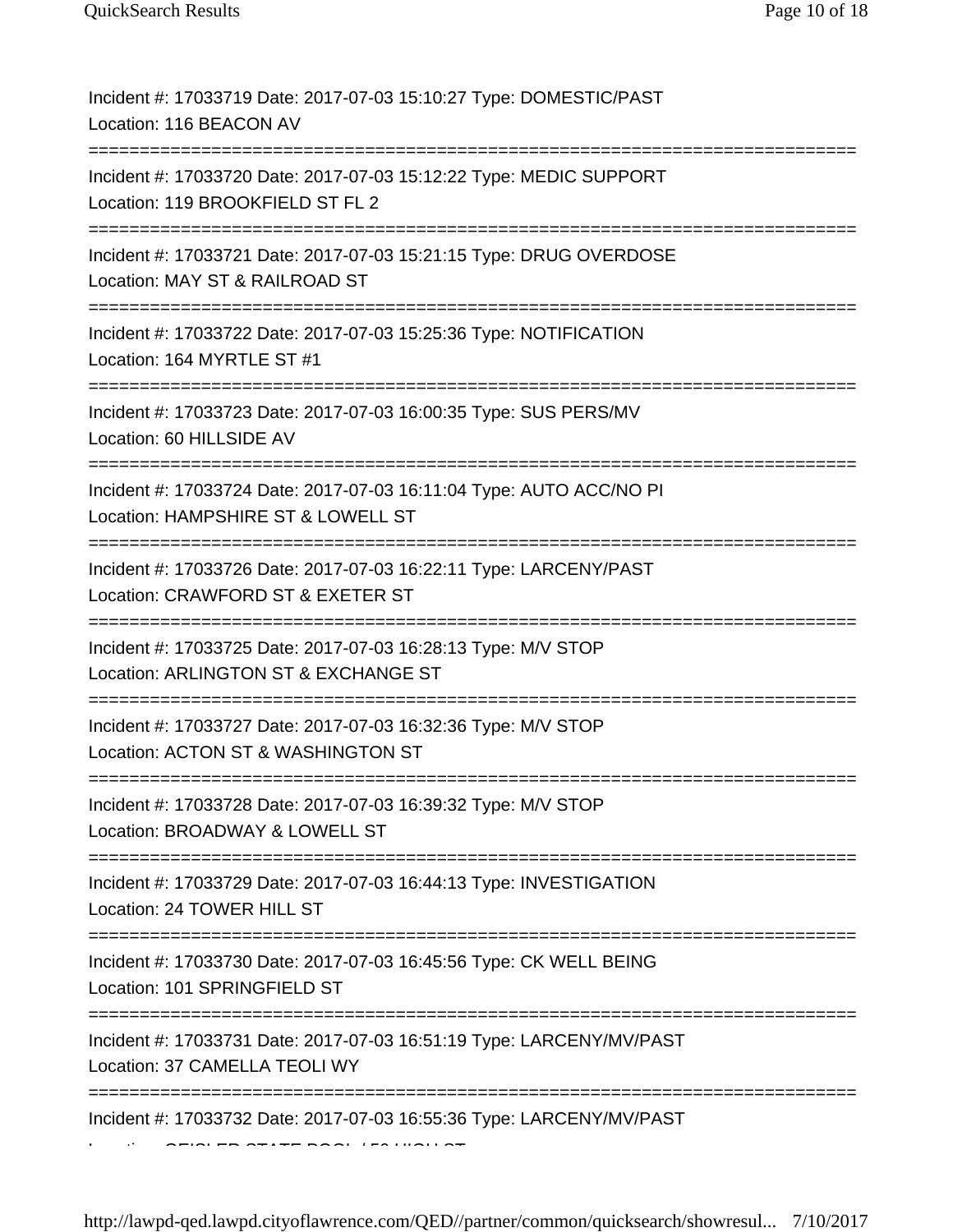=========================================================================== Incident #: 17033733 Date: 2017-07-03 16:57:01 Type: CK WELL BEING Location: HAVERHILL ST =========================================================================== Incident #: 17033734 Date: 2017-07-03 17:13:27 Type: THREATS Location: 10 WILMOT ST FL 2 =========================================================================== Incident #: 17033735 Date: 2017-07-03 17:21:48 Type: GUN CALL Location: 47 ATKINSON ST =========================================================================== Incident #: 17033736 Date: 2017-07-03 17:26:43 Type: NOISE ORD Location: 311 WATER ST =========================================================================== Incident #: 17033737 Date: 2017-07-03 17:32:54 Type: FIRE Location: 93 BEACON ST =========================================================================== Incident #: 17033738 Date: 2017-07-03 17:43:17 Type: EXTRA SURVEIL Location: 370 BROADWAY ======================= Incident #: 17033739 Date: 2017-07-03 17:44:51 Type: CK WELL BEING Location: WALK IN WALK IN / 108 RIVER POINTE WY #4202 =========================================================================== Incident #: 17033740 Date: 2017-07-03 17:51:31 Type: AUTO ACC/PED Location: HAFFNERS GAS STATION / 194 S BROADWAY =========================================================================== Incident #: 17033741 Date: 2017-07-03 18:02:21 Type: EXTRA SURVEIL Location: SHOWCASE LAUNDRY / 360 BROADWAY =========================================================================== Incident #: 17033742 Date: 2017-07-03 18:03:40 Type: ALARM/BURG Location: SHALOM AUTO SALES / 8 CARVER ST =========================================================================== Incident #: 17033743 Date: 2017-07-03 18:09:54 Type: M/V STOP Location: AMESBURY ST & METHUEN ST ================================ Incident #: 17033744 Date: 2017-07-03 18:13:07 Type: INVEST CONT Location: 63 MYRTLE ST =========================================================================== Incident #: 17033746 Date: 2017-07-03 18:31:29 Type: NEIGHBOR PROB Location: 35 FLORAL ST FL 1 ===========================================================================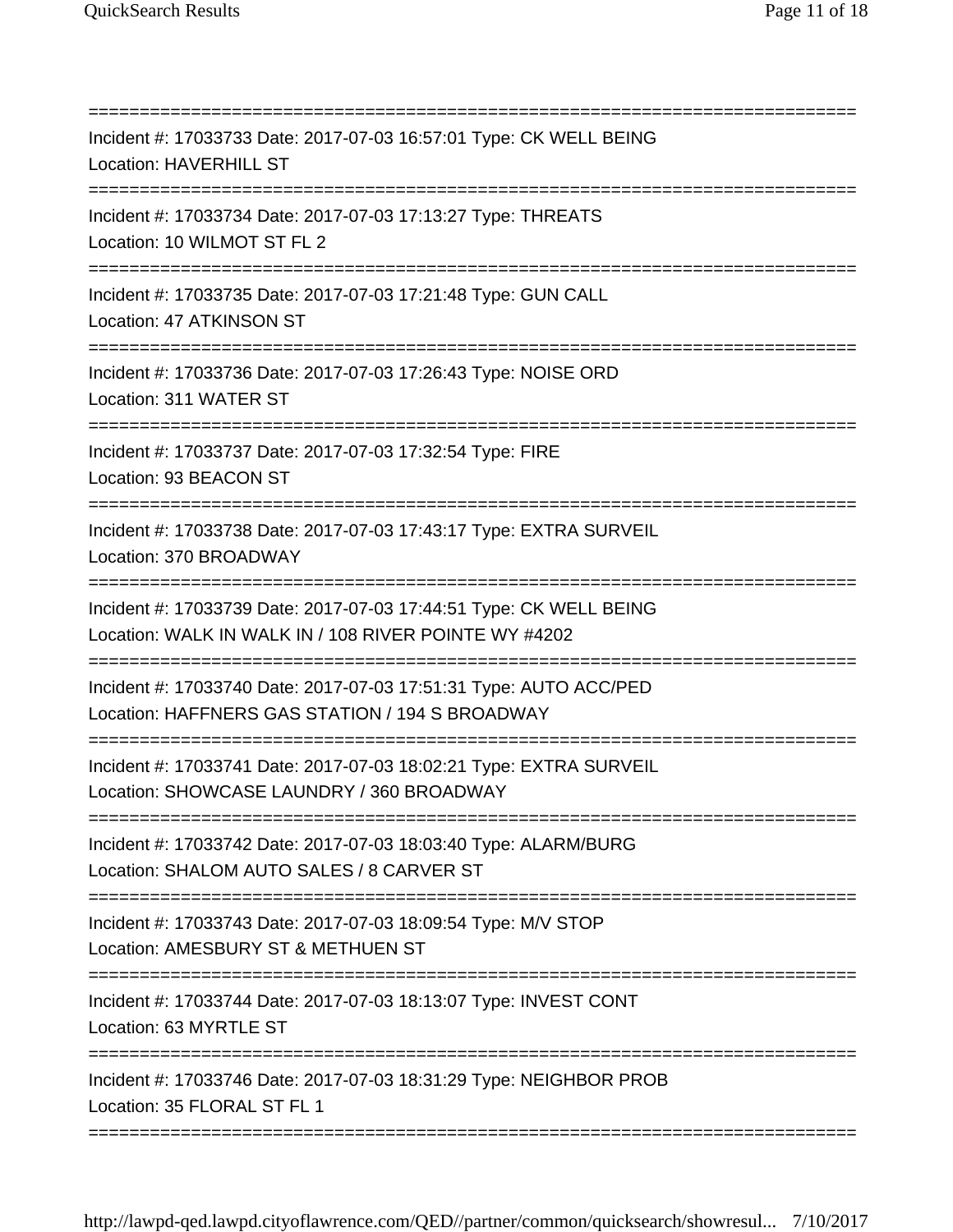Incident #: 17033745 Date: 2017-07-03 18:31:43 Type: EXTRA SURVEIL Location: 360 BROADWAY =========================================================================== Incident #: 17033748 Date: 2017-07-03 18:31:46 Type: CK WELL BEING Location: HALLENAN AV & HAVERHILL ST =========================================================================== Incident #: 17033747 Date: 2017-07-03 18:35:51 Type: INVEST CONT Location: 233 JACKSON ST =========================================================================== Incident #: 17033749 Date: 2017-07-03 18:38:49 Type: SUS PERS/MV Location: 24 FULTON ST =========================================================================== Incident #: 17033750 Date: 2017-07-03 18:42:21 Type: SUICIDE ATTEMPT Location: 49 WEST ST FL 1 =========================================================================== Incident #: 17033751 Date: 2017-07-03 18:44:37 Type: NOISE ORD Location: HAFFNER'S GAS STATION / 69 PARKER ST =========================================================================== Incident #: 17033754 Date: 2017-07-03 18:50:58 Type: UNWANTEDGUEST Location: 950 ESSEX ST =========================================================================== Incident #: 17033752 Date: 2017-07-03 18:51:17 Type: KEEP PEACE Location: 62 BOWDOIN ST =========================================================================== Incident #: 17033753 Date: 2017-07-03 18:51:57 Type: NOISE ORD Location: 1 MILL ST =========================================================================== Incident #: 17033755 Date: 2017-07-03 19:04:44 Type: INVEST CONT Location: 16 HALL ST =========================================================================== Incident #: 17033756 Date: 2017-07-03 19:10:17 Type: M/V STOP Location: 18 DAISY ST =================== Incident #: 17033757 Date: 2017-07-03 19:22:44 Type: M/V STOP Location: 47 EXCHANGE ST =========================================================================== Incident #: 17033758 Date: 2017-07-03 19:23:33 Type: NOISE ORD Location: 17 MCKINLEY AV =========================================================================== Incident #: 17033759 Date: 2017-07-03 19:27:00 Type: ANIMAL COMPL  $L = \sim 11$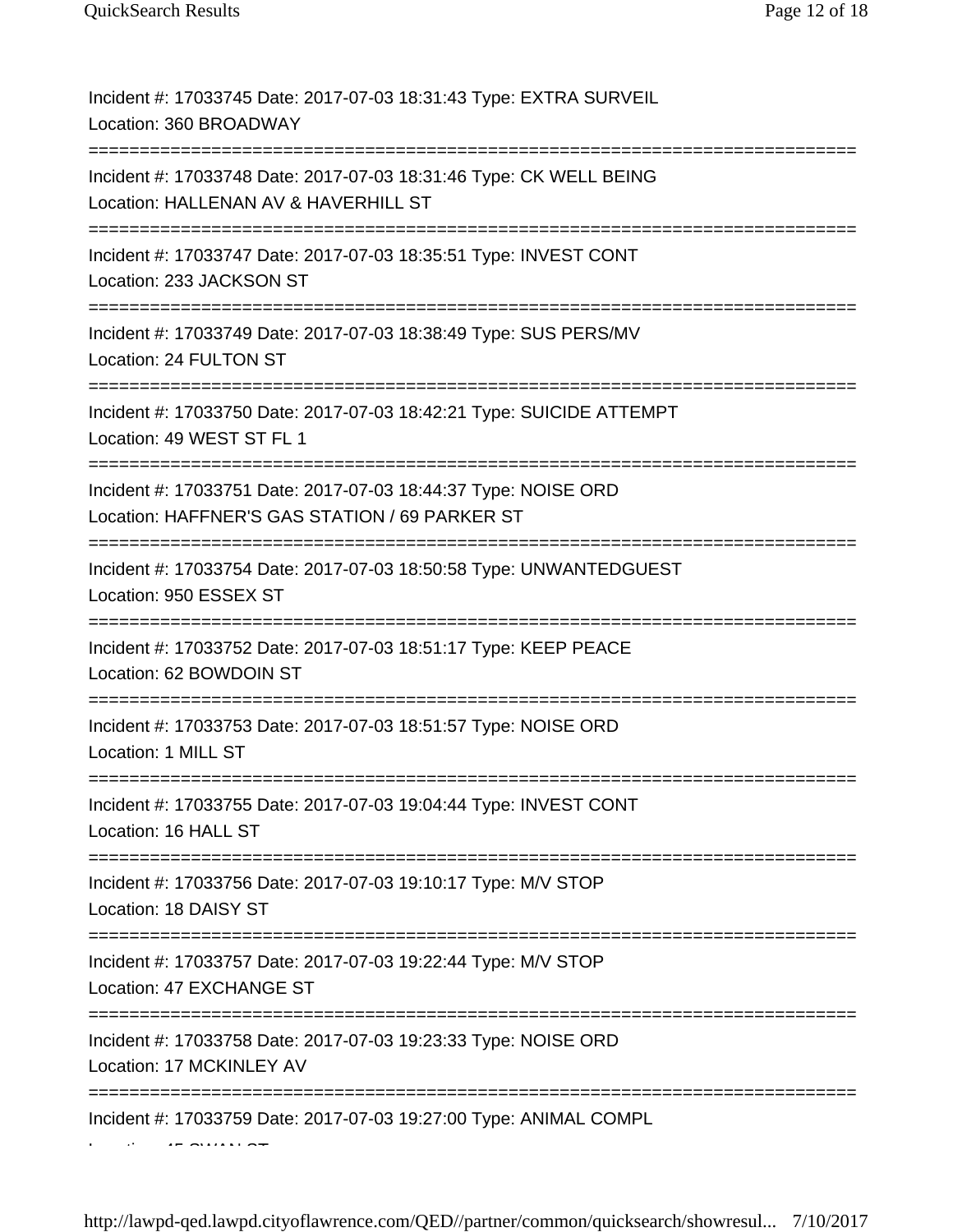=========================================================================== Incident #: 17033760 Date: 2017-07-03 19:42:20 Type: M/V STOP Location: MONMOUTH ST & PARK ST =========================================================================== Incident #: 17033761 Date: 2017-07-03 19:50:39 Type: DOMESTIC/PROG Location: 459 HAMPSHIRE ST FL 3 =========================================================================== Incident #: 17033762 Date: 2017-07-03 19:53:41 Type: WARRANT SERVE Location: 161 SALEM ST =========================================================================== Incident #: 17033763 Date: 2017-07-03 19:55:20 Type: EXTRA SURVEIL Location: 360 BROADWAY =========================================================================== Incident #: 17033764 Date: 2017-07-03 19:58:30 Type: DISTURBANCE Location: 7 SUMMER ST #C ====================== Incident #: 17033765 Date: 2017-07-03 20:10:39 Type: LARCENY/PAST Location: 86 SUMMER ST FL 1 ===================================== Incident #: 17033766 Date: 2017-07-03 20:17:00 Type: NOISE ORD Location: 38 E HAVERHILL ST =========================================================================== Incident #: 17033767 Date: 2017-07-03 20:18:06 Type: FIRE WORKS Location: 12 PILGRIM RD =========================================================================== Incident #: 17033768 Date: 2017-07-03 20:44:03 Type: ANIMAL COMPL Location: 245 PROSPECT ST #REAR =========================================================================== Incident #: 17033769 Date: 2017-07-03 20:53:19 Type: ALARM/BURG Location: COMPARE MOTORS / 479 BROADWAY =========================================================================== Incident #: 17033770 Date: 2017-07-03 20:54:00 Type: EXTRA SURVEIL Location: BOAT RAMP / EVERETT ST & ROWE ST =========================================================================== Incident #: 17033771 Date: 2017-07-03 20:57:23 Type: SUS PERS/MV Location: CLIFTON ST & DRACUT ST =================================== Incident #: 17033772 Date: 2017-07-03 20:58:22 Type: GENERAL SERV Location: 163 PARK ST ===========================================================================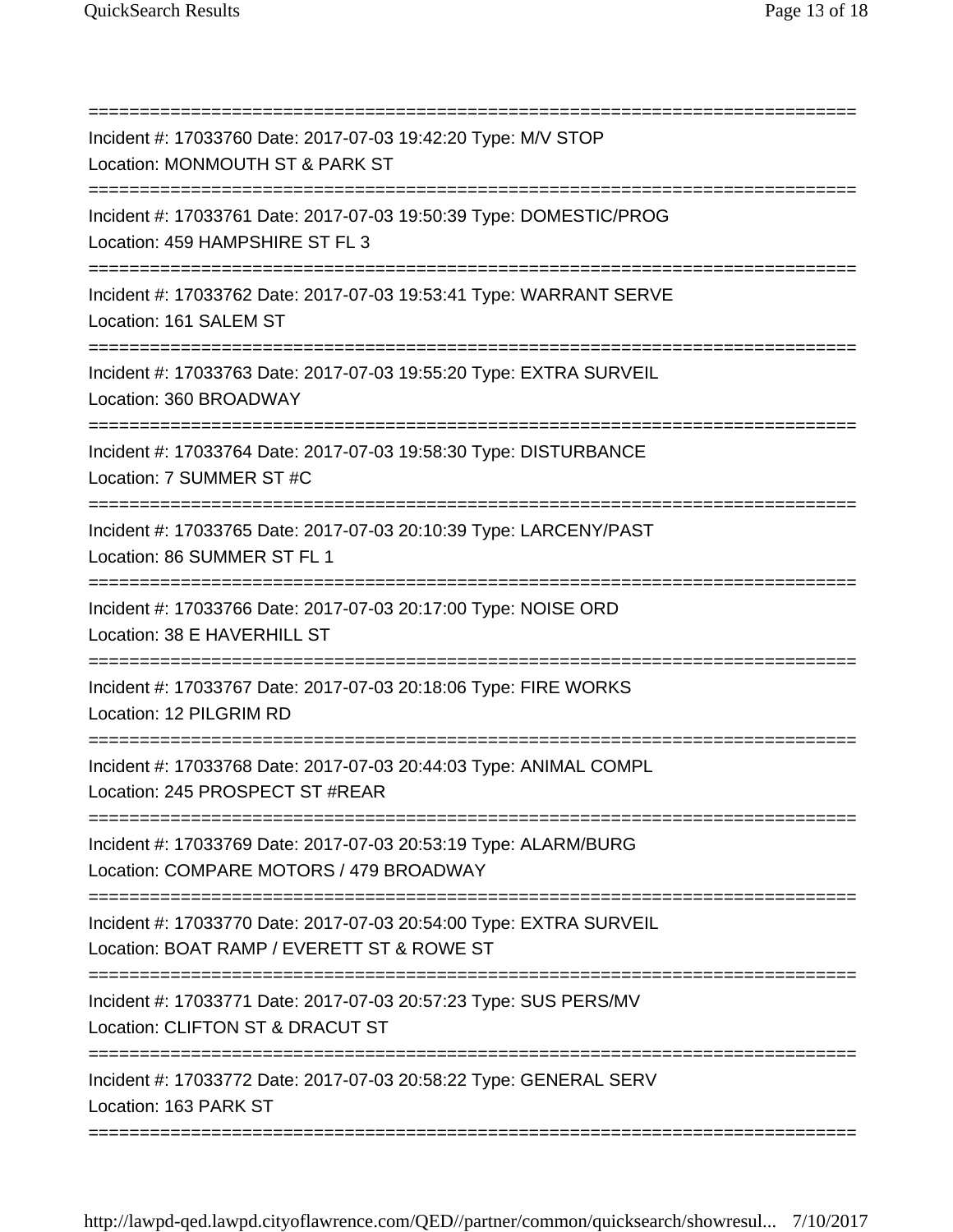Incident #: 17033773 Date: 2017-07-03 21:04:35 Type: NOISE ORD Location: ARLINGTON ST & SPRUCE ST =========================================================================== Incident #: 17033774 Date: 2017-07-03 21:07:31 Type: EXTRA SURVEIL Location: 360 BROADWAY =========================================================================== Incident #: 17033775 Date: 2017-07-03 21:09:28 Type: AUTO ACC/UNK PI Location: DORCHESTER ST & S UNION ST =========================================================================== Incident #: 17033776 Date: 2017-07-03 21:11:01 Type: M/V STOP Location: HAFFNERS GAS STATION / 194 S BROADWAY ================================ Incident #: 17033777 Date: 2017-07-03 21:12:16 Type: LARCENY/PAST Location: 62 JEFFERSON ST =========================================================================== Incident #: 17033778 Date: 2017-07-03 21:16:39 Type: FIRE WORKS Location: CLIFTON ST & GROTON ST ==================================== Incident #: 17033779 Date: 2017-07-03 21:17:00 Type: NOISE ORD Location: 54 NEWBURY ST =========================================================================== Incident #: 17033780 Date: 2017-07-03 21:17:30 Type: UNKNOWN PROB Location: 47 MORTON ST =========================================================================== Incident #: 17033781 Date: 2017-07-03 21:25:34 Type: ANIMAL COMPL Location: 73 WINTHROP AV =========================================================================== Incident #: 17033782 Date: 2017-07-03 21:30:51 Type: DISTURBANCE Location: 64 BROMFIELD ST FL 2 =========================================================================== Incident #: 17033783 Date: 2017-07-03 21:33:22 Type: THREATS Location: 247 HIGH ST =========================================================================== Incident #: 17033784 Date: 2017-07-03 21:35:23 Type: FIRE WORKS Location: 629 HAVERHILL ST =========================================================================== Incident #: 17033785 Date: 2017-07-03 21:41:47 Type: NOISE ORD Location: 30 E HAVERHILL ST =========================================================================== Incident #: 17033786 Date: 2017-07-03 21:48:56 Type: FIRE WORKS

http://lawpd-qed.lawpd.cityoflawrence.com/QED//partner/common/quicksearch/showresul... 7/10/2017

 $\overline{a}$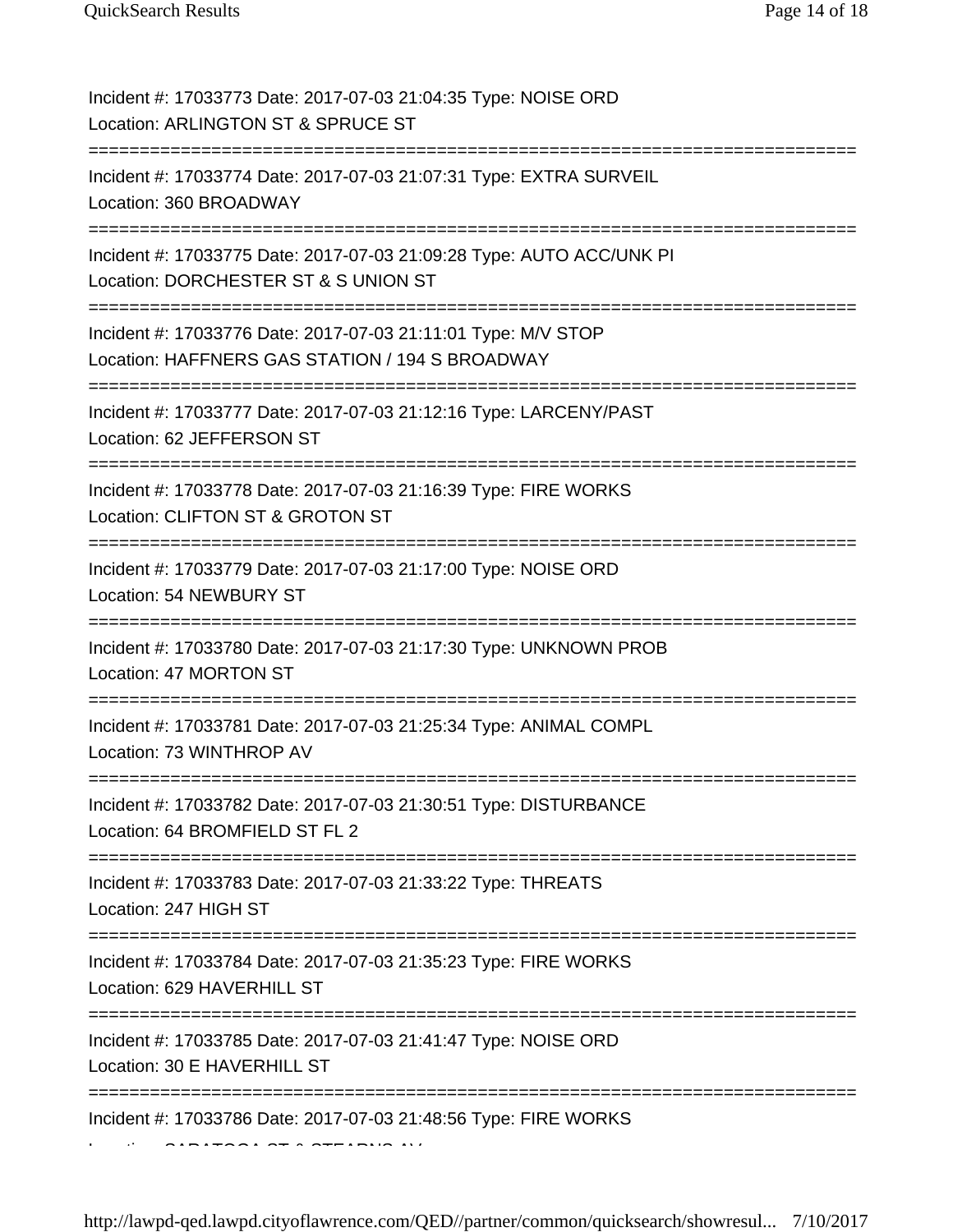=========================================================================== Incident #: 17033787 Date: 2017-07-03 21:52:00 Type: M/V STOP Location: MARKET ST & PARKER ST =========================================================================== Incident #: 17033788 Date: 2017-07-03 21:54:13 Type: FIRE WORKS Location: 18 BERESFORD ST =========================================================================== Incident #: 17033790 Date: 2017-07-03 21:56:18 Type: NOISE ORD Location: 45 BRUCE ST =========================================================================== Incident #: 17033789 Date: 2017-07-03 21:56:26 Type: NOISE ORD Location: 25 LEEDS TER =========================================================================== Incident #: 17033791 Date: 2017-07-03 21:59:12 Type: FIRE Location: 93 RAILROAD ST ======================= Incident #: 17033792 Date: 2017-07-03 22:00:49 Type: KEEP PEACE Location: 170 PARK ST FL 3 ==================================== Incident #: 17033793 Date: 2017-07-03 22:15:52 Type: FIGHT Location: 380 PARK ST =========================================================================== Incident #: 17033794 Date: 2017-07-03 22:17:14 Type: NOISE ORD Location: 36 EUTAW ST =========================================================================== Incident #: 17033795 Date: 2017-07-03 22:18:13 Type: M/V STOP Location: AMESBURY ST & LOWELL ST =========================================================================== Incident #: 17033796 Date: 2017-07-03 22:24:59 Type: FIRE WORKS Location: 75 HAWLEY ST =========================================================================== Incident #: 17033797 Date: 2017-07-03 22:26:58 Type: FIRE WORKS Location: FARNHAM ST & FOSTER ST ============================= Incident #: 17033798 Date: 2017-07-03 22:28:53 Type: FIRE WORKS Location: 11 DIAMOND ST =========================================================================== Incident #: 17033799 Date: 2017-07-03 22:31:14 Type: FIRE WORKS Location: BROOKFIELD ST & EASTON ST

http://lawpd-qed.lawpd.cityoflawrence.com/QED//partner/common/quicksearch/showresul... 7/10/2017

===========================================================================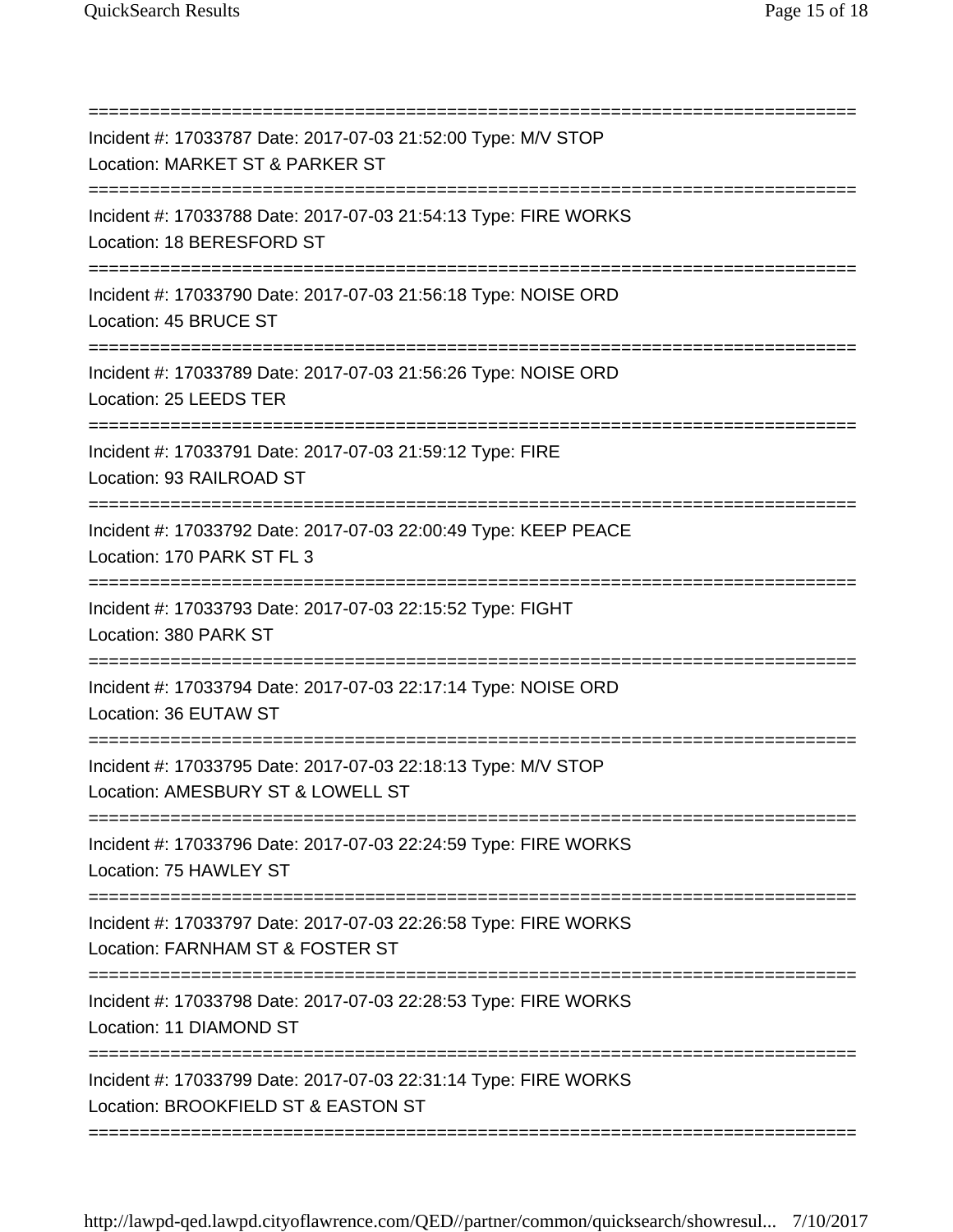Incident #: 17033800 Date: 2017-07-03 22:32:21 Type: EXTRA SURVEIL Location: SUBWAY / 360 BROADWAY =========================================================================== Incident #: 17033801 Date: 2017-07-03 22:33:23 Type: FIRE WORKS Location: BROOKFIELD ST & EASTON ST =========================================================================== Incident #: 17033802 Date: 2017-07-03 22:40:48 Type: UNWANTEDGUEST Location: 99 WINTHROP AV =========================================================================== Incident #: 17033803 Date: 2017-07-03 22:44:15 Type: NOTIFICATION Location: 34 WOODLAND ST =========================================================================== Incident #: 17033804 Date: 2017-07-03 22:44:24 Type: FIRE WORKS Location: 68 PHILLIPS ST =========================================================================== Incident #: 17033805 Date: 2017-07-03 22:53:18 Type: M/V STOP Location: DENNYS / 160 WINTHROP AV ================================ Incident #: 17033806 Date: 2017-07-03 22:54:01 Type: FIRE WORKS Location: 25 SPRINGFIELD ST =========================================================================== Incident #: 17033807 Date: 2017-07-03 22:55:04 Type: ALARM/BURG Location: CUBE SMART / 51 S CANAL ST =========================================================================== Incident #: 17033808 Date: 2017-07-03 23:01:51 Type: FIRE WORKS Location: 66 SAUNDERS ST =========================================================================== Incident #: 17033809 Date: 2017-07-03 23:02:39 Type: NOISE ORD Location: 33 BRUCE ST =========================================================================== Incident #: 17033810 Date: 2017-07-03 23:04:01 Type: ALARM/BURG Location: LAS PALMAS RESTURANT / 445 ESSEX ST =========================================================================== Incident #: 17033811 Date: 2017-07-03 23:06:32 Type: HIT & RUN M/V Location: COMMUNITY AV & HAVERHILL ST =========================================================================== Incident #: 17033814 Date: 2017-07-03 23:06:55 Type: MEDIC SUPPORT Location: 264 MYRTLE ST #1 =========================================================================== Incident #: 17033812 Date: 2017-07-03 23:07:49 Type: AUTO ACC/PED

 $\sim$  find  $\sim$   $\sim$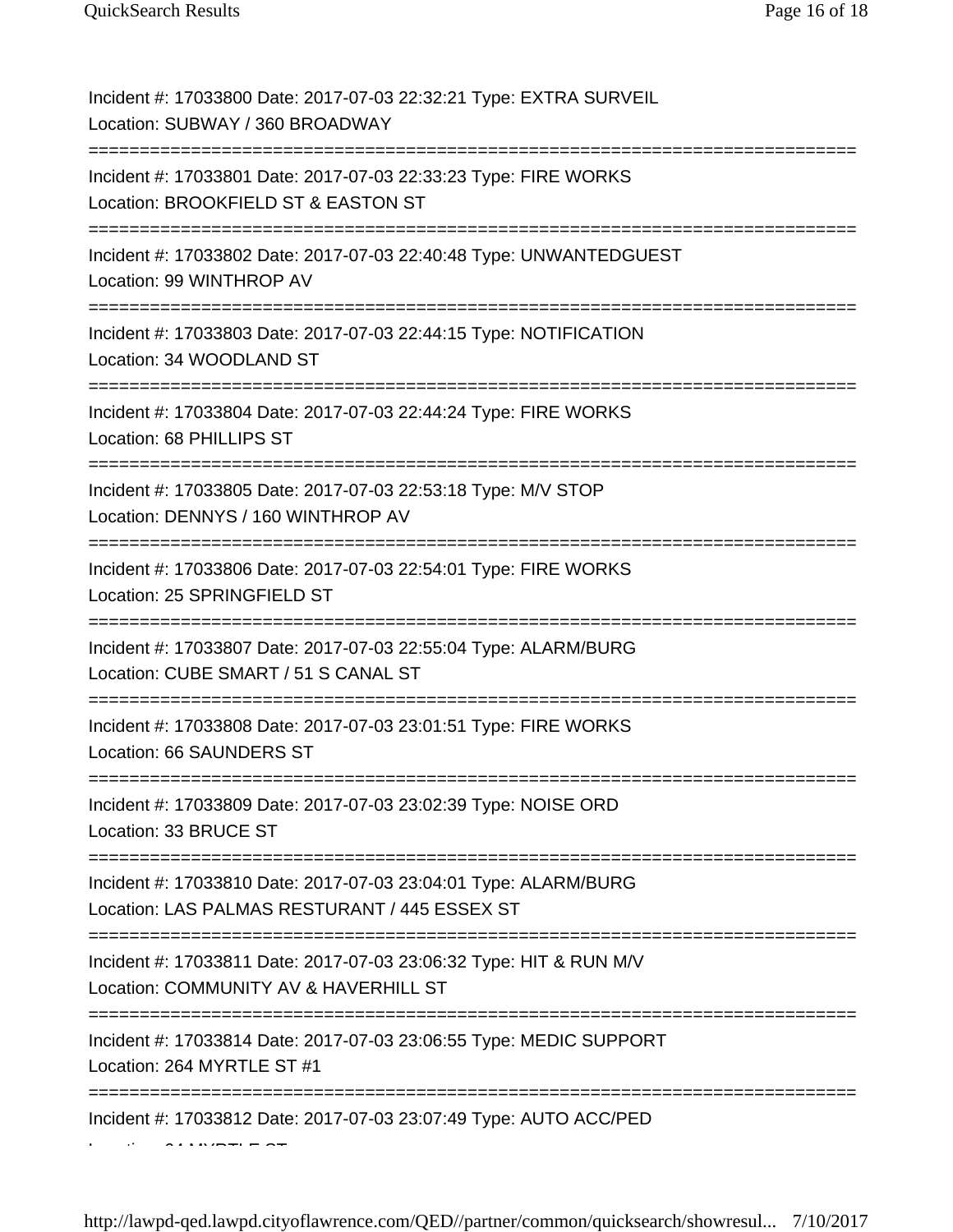=========================================================================== Incident #: 17033813 Date: 2017-07-03 23:08:08 Type: HIT & RUN M/V Location: KFC / 490 S UNION ST =========================================================================== Incident #: 17033815 Date: 2017-07-03 23:12:22 Type: FIRE WORKS Location: 25 MARKET ST =========================================================================== Incident #: 17033816 Date: 2017-07-03 23:14:44 Type: MEDIC SUPPORT Location: 105 CAMBRIDGE ST =========================================================================== Incident #: 17033817 Date: 2017-07-03 23:14:49 Type: NOISE ORD Location: 89 BOXFORD ST =========================================================================== Incident #: 17033818 Date: 2017-07-03 23:17:15 Type: NOISE ORD Location: ERVING AV & MYRTLE CT =========================================================================== Incident #: 17033819 Date: 2017-07-03 23:17:38 Type: MISSING PERS Location: 28 MANCHESTER ST FL 2 =================================== Incident #: 17033820 Date: 2017-07-03 23:20:02 Type: ALARM/BURG Location: MARIA ALCANTARA / 530 BROADWAY =========================================================================== Incident #: 17033822 Date: 2017-07-03 23:20:24 Type: FIRE WORKS Location: 243 S BROADWAY =========================================================================== Incident #: 17033821 Date: 2017-07-03 23:20:47 Type: FIRE WORKS Location: 87 LEXINGTON ST ===================================== Incident #: 17033823 Date: 2017-07-03 23:24:18 Type: FIRE WORKS Location: LOWELL ST & MARGIN ST =========================================================================== Incident #: 17033824 Date: 2017-07-03 23:26:39 Type: MV/BLOCKING Location: 91 MYRTLE ST ============================ Incident #: 17033825 Date: 2017-07-03 23:28:55 Type: FIRE WORKS Location: BERKELEY ST & SWAN ST =========================================================================== Incident #: 17033826 Date: 2017-07-03 23:32:50 Type: NOISE ORD Location: 31 BRUCE ST

http://lawpd-qed.lawpd.cityoflawrence.com/QED//partner/common/quicksearch/showresul... 7/10/2017

===========================================================================